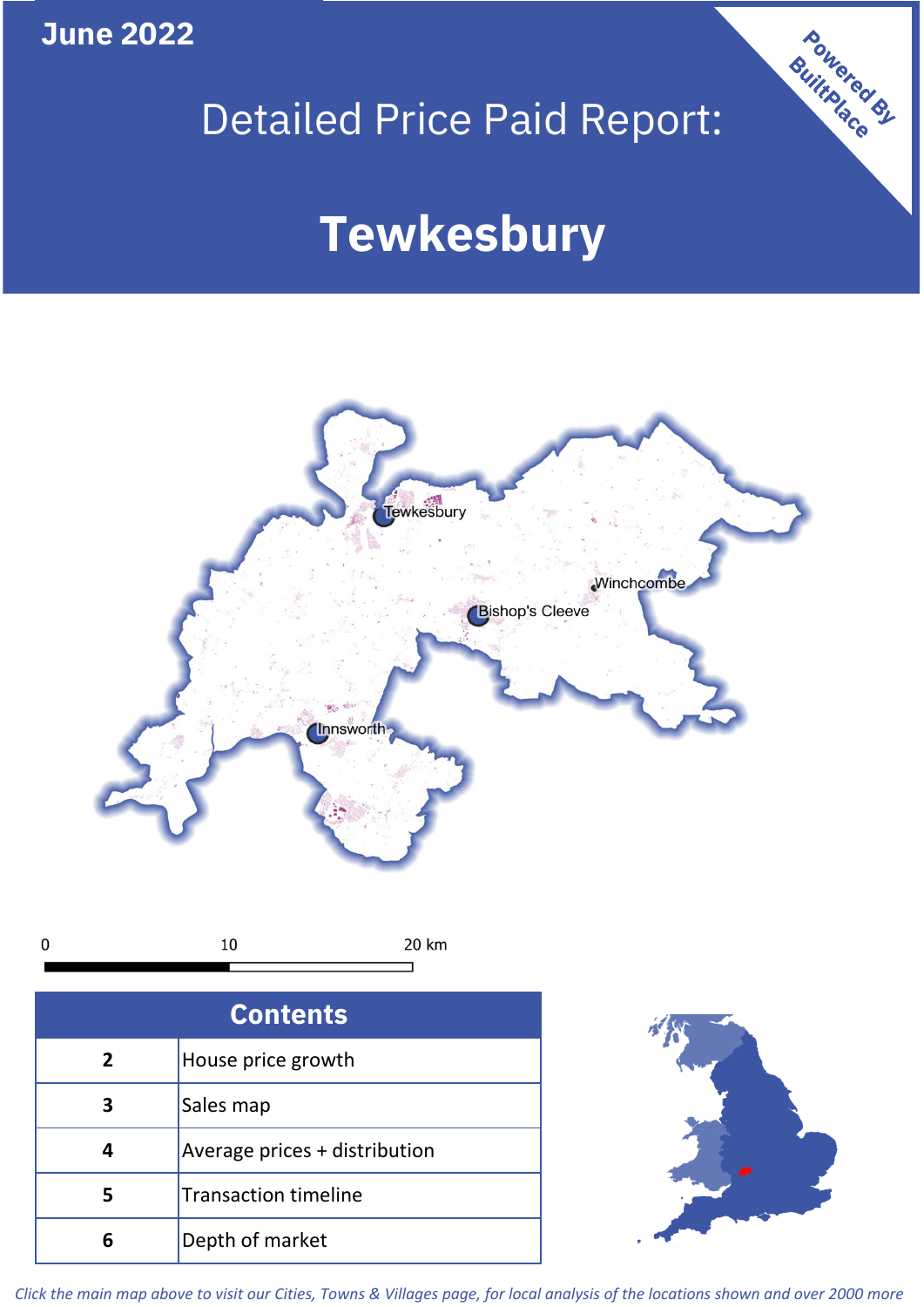## **Headline Data**

|                     | <b>Current level</b> | 3 month  | <b>Annual</b> | 5 year   | 10 year |
|---------------------|----------------------|----------|---------------|----------|---------|
| <b>House prices</b> | £339,388             | 3.7%     | 9.8%          | 31.1%    | 66.4%   |
| <b>Transactions</b> | 1,580                | $-12.9%$ | 8.0%          | $-16.6%$ | 40.3%   |

## **House Price Growth (April 2022 data)**

#### *Annual Change in House Prices*



House prices in Tewkesbury grew by 9.8% in the 12 months to April 2022 (based on 3-month smoothed data). By comparison national house prices grew by 10.7% and prices in the South West grew by 12.3% over the same period.

Tewkesbury house prices are now 52.9% above their previous peak in 2007, compared to +49.0% for the South West and +52.9% across England.



#### *Year-To-Date Change in House Prices, December to April*

Local prices have grown by 4.7% in 2022 so far, compared to growth of 4.1% over the same period last year.

#### *Source: OS OpenData; UK House Price Index (Contains HM Land Registry data © Crown copyright)*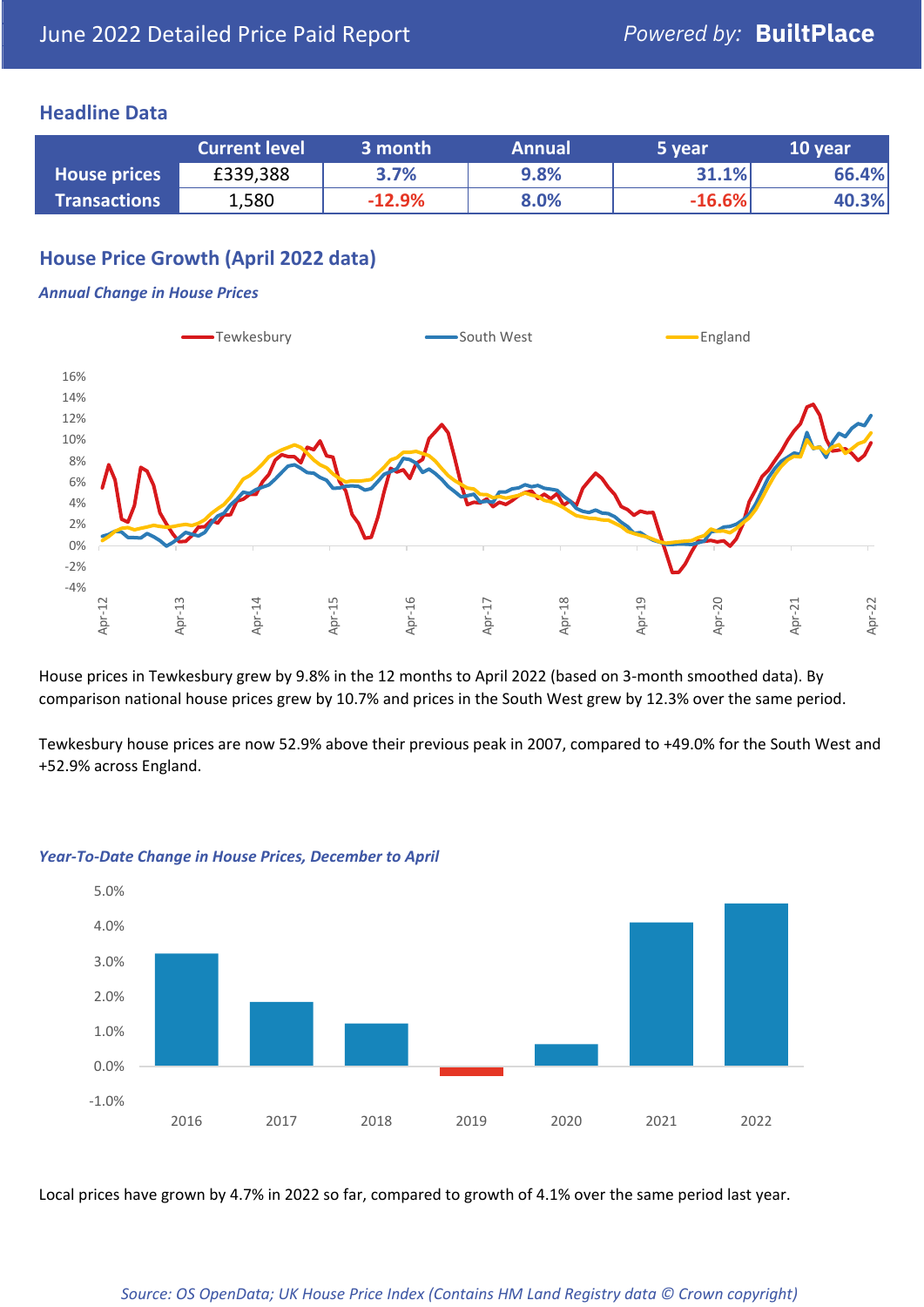## **House Price Map**

*12 months to April 2022*



*Each point is one postcode, coloured by the average value relative to all sales in this local authority (price bands are LA-specific quintiles).*

## **Map Key**

| Min      | <b>Max</b> |                            |
|----------|------------|----------------------------|
| Up to    | £197,000   | 1st quintile / lowest 20%  |
| £197,000 | £251,000   | 2nd quintile               |
| £251,000 | £315,000   | 3rd quintile               |
| £315,000 | £428,000   | 4th quintile               |
| £428,000 | and over   | 5th quintile / highest 20% |
|          |            |                            |

*Source: OS OpenData; UK House Price Index (Contains HM Land Registry data © Crown copyright)*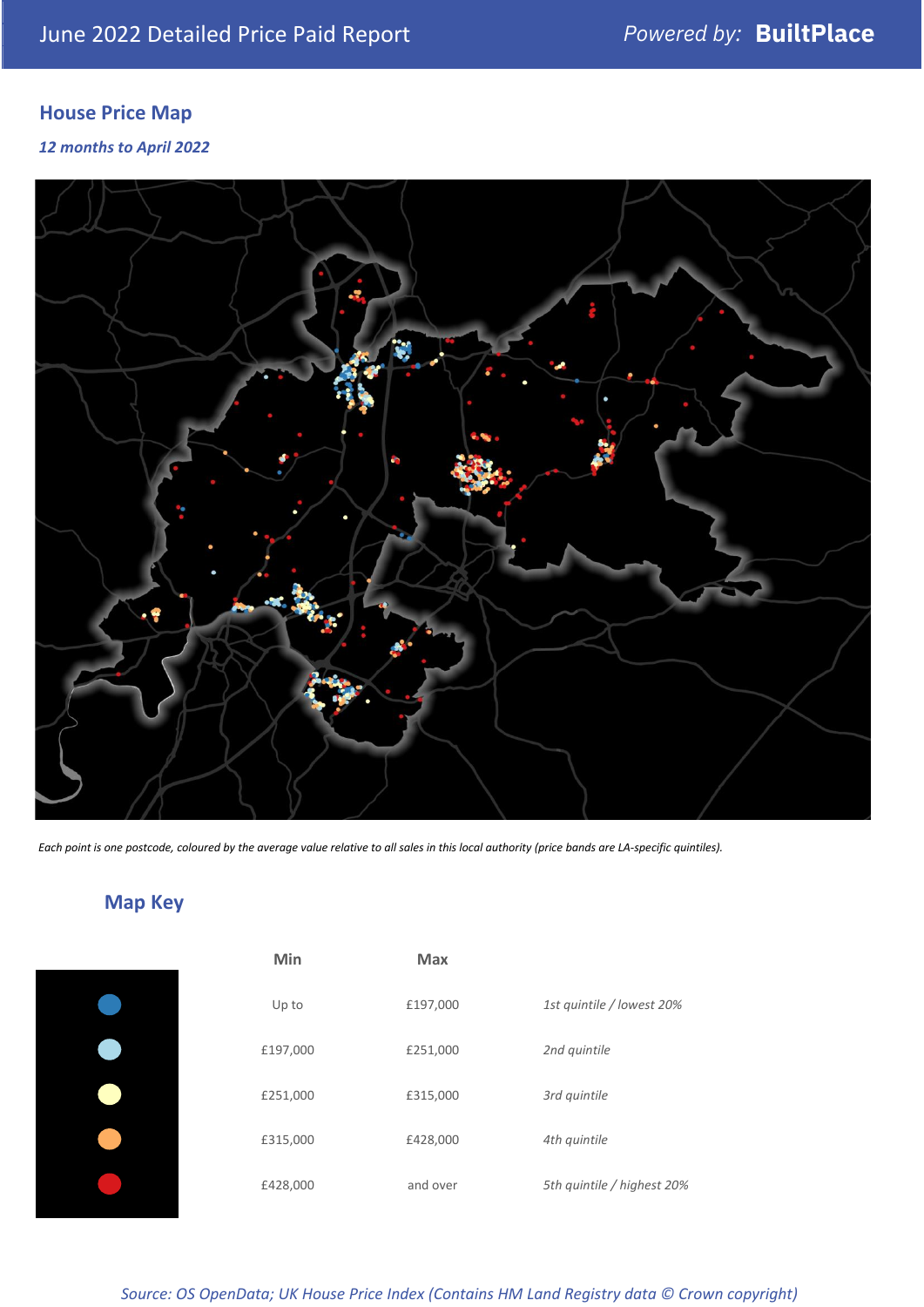## **Average House Price by Property Type**

#### *12 months to April 2022*



|                 | <b>New</b>           | <b>Second hand</b> |  |  |
|-----------------|----------------------|--------------------|--|--|
| <b>Flat</b>     | No recorded<br>sales | £134,871           |  |  |
| <b>Terraced</b> | £259,328             | £236,621           |  |  |
| Semi-detached   | £248,500             | £288,928           |  |  |
| <b>Detached</b> | £443,438             | £508,840           |  |  |

## **House Price Distribution by Year**

*All properties, by price band and calendar year (2020 = year to date)*

|                    | 1997 | 2002 | 2007 | 2012 | 2017 | 2019 | 2020 |
|--------------------|------|------|------|------|------|------|------|
| <b>Under £100k</b> | 77%  | 32%  | 5%   | 4%   | 3%   | 2%   | 5%   |
| £100-200k          | 19%  | 49%  | 47%  | 52%  | 25%  | 19%  | 16%  |
| E200-300k          | 3%   | 14%  | 27%  | 27%  | 42%  | 35%  | 34%  |
| £300-400k          | 1%   | 4%   | 11%  | 9%   | 17%  | 20%  | 21%  |
| £400-500k          | 0%   | 1%   | 6%   | 4%   | 8%   | 12%  | 7%   |
| £500k-1m           | 0%   | 1%   | 3%   | 3%   | 6%   | 11%  | 16%  |
| £1-2m              | 0%   | 0%   | 0%   | 0%   | 0%   | 1%   | 1%   |
| <b>Over £2m</b>    | 0%   | 0%   | 0%   | 0%   | 0%   | 0%   | 0%   |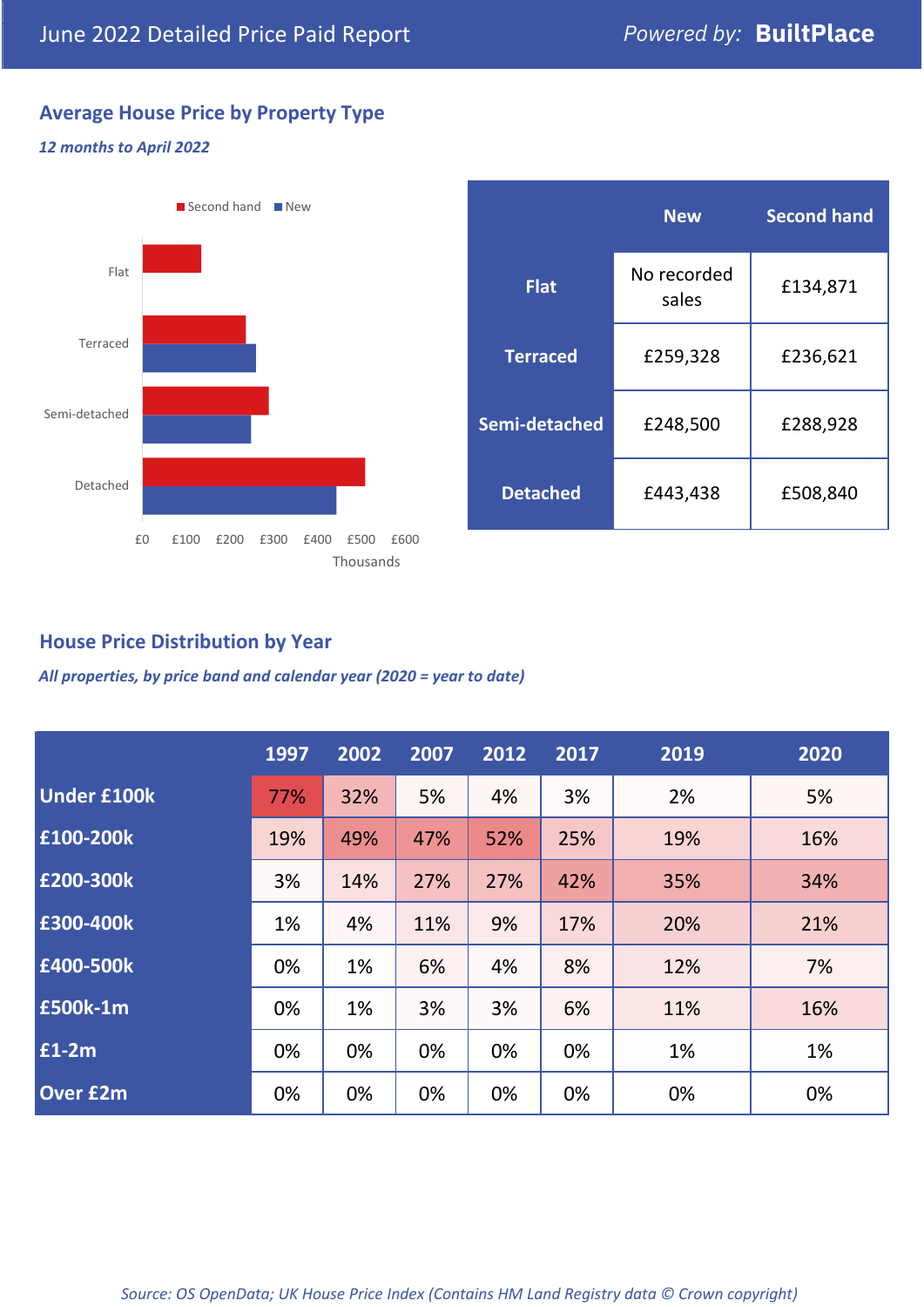## **Transactions (February 2022 data)**

*Annual Transactions, Indexed (2001-05 average = 100)*



There were 1,580 transactions in Tewkesbury during the 12 months to February 2022. This is 87% of the average from 2001-05 and suggests activity is below pre-downturn levels.

Transactions in Tewkesbury have fallen by 6.0% since 2014, compared to changes of -8.3% for South West and -7.7% for England.



#### *Cash and New Build Sales as % of Total, by Year*

*Note: The data on this page EXCLUDES transactions identified as transfers under a power of sale/repossessions, buy-to-lets (where they can be identified by a mortgage), and transfers to non-private individuals - i.e. it comprises only Land Registry 'A' data.*